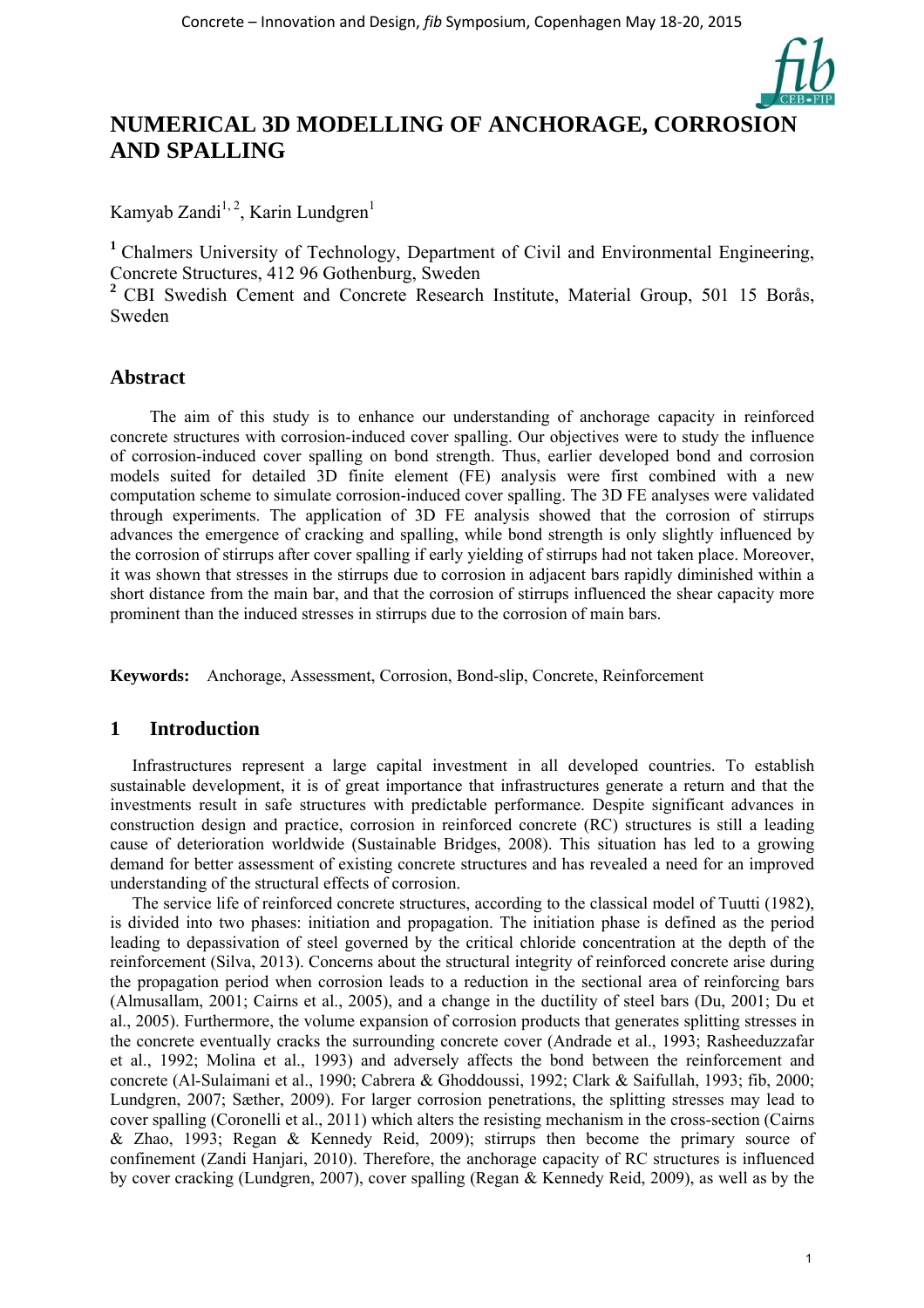corrosion of stirrups (Higgins & Farrow III, 2006; Regan & Kennedy Reid, 2004). The structural behaviour of RC structures with corrosion-induced cracking have been examined in several earlier studies (Coronelli & Gambarova, 2004; Rodriguez et al., 1995; Almusallam et al., 1996; Zandi Hanjari et al., 2011b). However, the structural consequence of corrosion-induced cover spalling and corrosion of stirrups is not yet fully understood; these phenomena make up the primary focal points of the present study.

Cover spalling results in a decrease in the concrete cross-section and a loss of confinement. A reduction in the concrete cross-section leads to a decrease in the internal lever arm on the compressive side, which in turn decreases the bending moment (Rodriguez et al., 1997; Zandi Hanjari et al., 2011b). The loss of cover to, and full exposure of, tension reinforcement may change the structural behaviour from flexural to tied arch with secondary effects (Cairns & Zhao, 1993). Tests carried out on highly corroded beams with over 20% loss of bar weight have shown that relatively high residual load-carrying capacity was reached when corroded beams failed in bending (Azad et al., 2007; Zhang, 2008). Cover spalling may also reduce member resistance to shear cracking (Regan & Kennedy Reid, 2010). Nevertheless, it is the impact of cover spalling on bond capacity and anchorage behaviour which, in most cases, is of the highest concern. Regan and Kennedy Reid (2009) studied this by testing beams, cast without concrete covers, in which bars were either 'flush' with the concrete surface or exposed to 'mid-barrel'. A reduction of the bond strength up to 90% was observed for the bars exposed to 'mid-barrel'; however, the volume expansion of rust and the effect of corroded stirrups had not been taken into account. After all, the values indicative of the residual bond strength of corroded reinforcement given in Model Code 2010 (fib, 2013) cover only up to 5% corrosion weight loss, while the bond capacity for higher corrosion leading to cover spalling is still an open question. The present study represents an effort to address these concerns.

The aim of this study is to enhance our understanding of anchorage capacity in reinforced concrete structures with corrosion-induced cover spalling. The objectives of this paper was to study the effect of high corrosion attacks leading to cover spalling through the application of detailed numerical analysis. Thus, earlier developed bond and corrosion models suited for detailed 3D finite element (FE) analysis were first combined with a new computation scheme to simulate corrosion-induced cover spalling. The 3D FE analysis was both validated through two series of experiments and an empirical model available in the literature for the anchorage capacity of corroded RC structures with cover spalling. The 3D FE analysis was then used to further investigate the influence of stirrup corrosion, the corrosion distribution around a bar, and the induced stresses in stirrups caused by the corrosion of main bars.

### **2 Empirical model for anchorage after spalling**

Most empirical models for the anchorage of corroded bar are primarily concerned with relatively low corrosion attacks. To the author's knowledge, the only empirical model for the anchorage of bars with corrosion-induced cover spalling was proposed by Regan and Kennedy Reid (2009). Their model was based on pull-out, beam, slab and splice tests carried out on specimens cast without cover to the main bars, which were either 'flush' with the concrete surface or exposed to 'mid-barrel'. Regardless of the length of the bar embedded in concrete, the nominal bond stress, defined as the change of bar force per unit length divided by  $\pi\emptyset$ , is expressed as:

$$
\tau_{b, flush} = (0.3 + 15 \frac{A_{ss}}{s\phi}) \sqrt{f_c} \le 0.7 \sqrt{f_c}
$$
\n<sup>(1)</sup>

$$
\tau_{b, mid-barrel} = (0.1 + 15 \frac{A_{ss}}{s\varnothing}) \sqrt{f_c} \le 0.7 \sqrt{f_c}
$$
 (2)

where the characteristic bond resistance specified in the British Code,  $0.7\sqrt{(f c)}$ , was chosen as the upper bound value. As mentioned before, the dimensionless function (A\_ss/(sØ)) was used to express the stirrup restraint, where the effective stirrup area, A\_ss, was suggested to be equal to the stirrup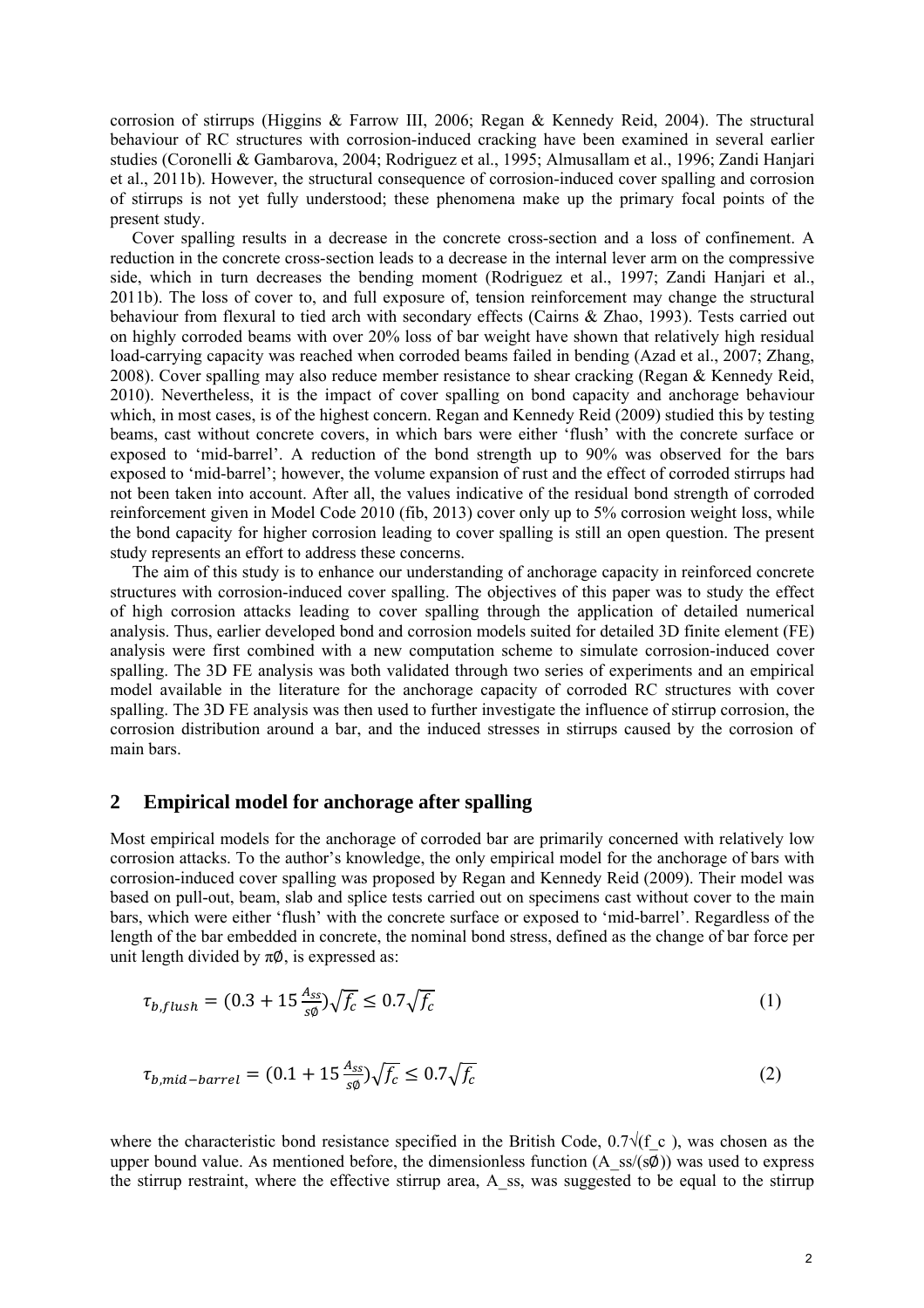area, A\_sw, for a single or bundled bar placed at the bent of a stirrup and equal to zero when placed away from the bent of the stirrups. Its extensions to other cases were to a greater or lesser extent justified by Regan and Kennedy Reid. It is important to note that the corrosion of stirrups, which is often severe at their bends and may cause a loss of anchorage, is not accounted for. The authors further clarify that the proposed bond stresses do not yield characteristic values. They are, however, intended to be used in the analysis of beams and slabs to predict ultimate loads, which can reasonably be regarded as at a characteristic level, provided that the models in which they are used are in equilibrium and respect other relevant stress limits. A comparison of the bond strength after cover spalling based on the empirical model of Regan and Kennedy Reid and the analytical model of Lundgren et al. (2012) for varying transverse reinforcement contents and compressive strength is shown in Figure 1. The empirical model does not account for any additional confining effect for a transverse reinforcement content exceeding 0.04. However, the analytical model relies on the additional confining effect of transverse reinforcement even for Asw/sϕ higher than 0.04, provided that a 'good' bond condition is assumed. Overall, the prediction of the two models seems to highly depend on compressive strength, as well as the choice of spalling pattern ('flush' and 'mid-barrel') and bond conditions ('good' or 'all other'). The predictions of the models are later compared with experimental data and numerical simulations in Section 5.2.



Figure 1. Comparison of the empirical and analytical models for bond strength after cover spalling by Regan and Kennedy Reid (2009) and Lundgren *et al.* (2012), respectively.

# **3 Numerical modelling of anchorage, corrosion and spalling**

The anchorage capacity of deformed bars in concrete is strongly influenced by the actual confinement conditions. In general, confinement is the result of the surrounding concrete, stirrups and transverse pressure. Corrosion of reinforcement leads to volume expansion of the steel, which generates splitting stresses in the concrete, something that influences the bond between the concrete and reinforcement. At a larger corrosion penetration, the splitting stresses may lead to cover cracking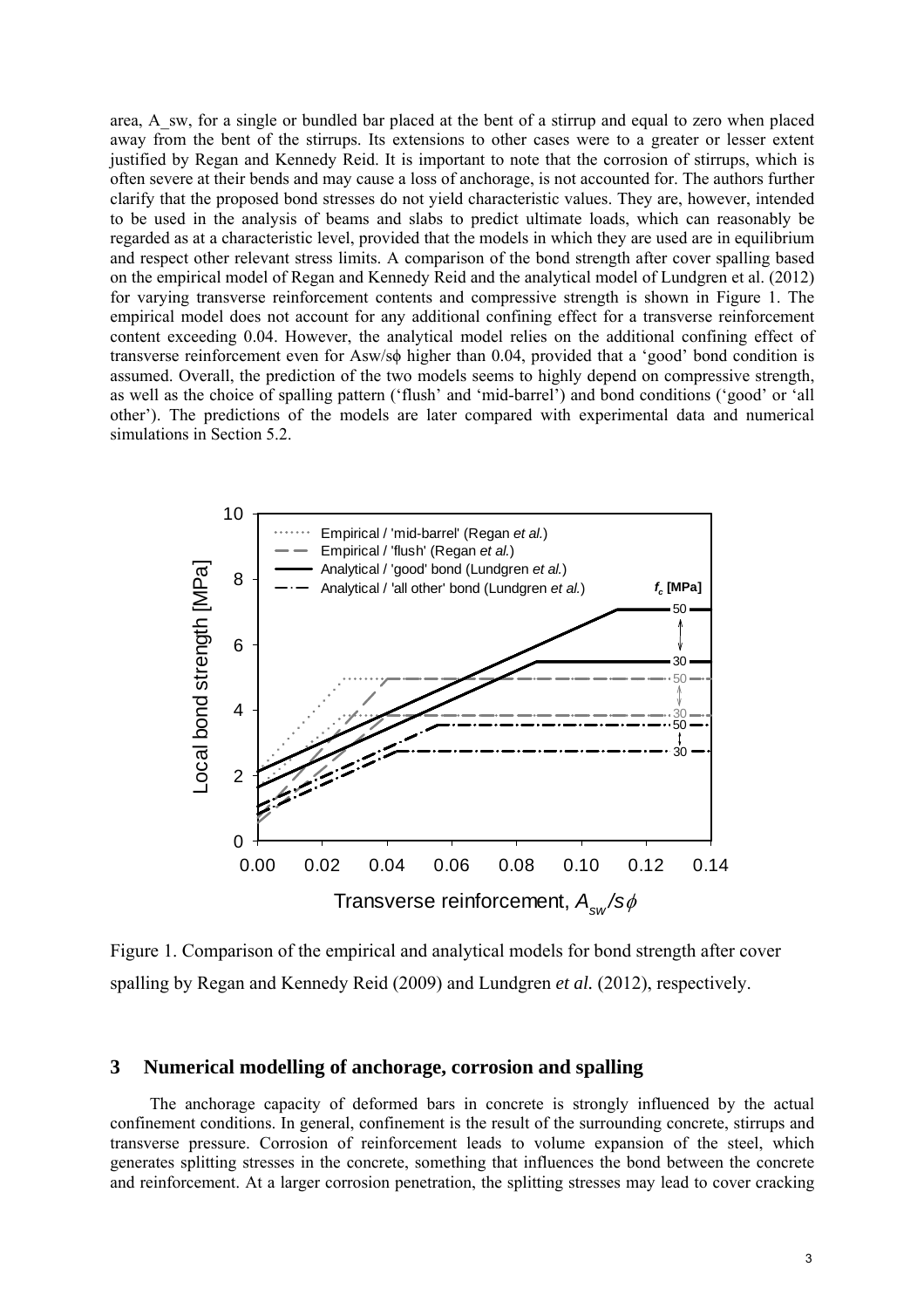and, finally, spalling of the concrete cover. While the corrosion of longitudinal reinforcement influences the bond and subsequent composite action, the corrosion of stirrups weakens the confinement due to the combined reduction in the cross-sectional area of the stirrups and the extensive cover cracking resulting from the corrosion of stirrups. For a natural corrosive environment, in which both longitudinal and transverse reinforcements are corroded, anchorage and shear failures become more probable. These effects can be included in the analysis of reinforced concrete members with corrosion-induced cover spalling using different approaches with varying degrees of detail.

Three-dimensional finite element modelling has proven to be capable of describing the behaviour of reinforced concrete in a comprehensive way provided that appropriate constitutive models have been adopted. Furthermore, the effect of corrosion on the reinforcement, the surrounding concrete and their interaction can more realistically be simulated. Although detailed structural analyses are numerically expensive, they allow for a more accurate description of the corrosion damage at the material and structural levels. Volume expansion of corrosion products, leading to cover cracking and spalling, significantly influences the confinement conditions and consequently the steel/concrete bond. These effects were taken into account in bond and corrosion models previously developed by Lundgren (2005a, 2005b), and thereafter extended by Zandi Hanjari et al. (2013). In this study, these models were combined with a computation scheme to simulate the effect of corrosioninduced cover spalling on anchorage capacity. A short overview of the previous developments of the model followed by the proposed computation scheme for corrosion-induced cover spalling is provided below.

#### **4 Overview of earlier developments of the model**

In earlier studies (Lundgren & Gylltoft, 2000), a general model of the bond mechanism was developed; the model was later combined with the modelling of corrosion attacks on reinforcement (Lundgren, 2005a; Lundgren, 2005b). The modelling approach was especially suited for detailed 3D FE analyses, in which both concrete and reinforcement were modelled by using solid elements, see Figure 2(a). Surface interface elements were used at the steel/concrete interaction to describe a relationship between the stresses, σ, and the relative displacement, u, in the interface, Equations (16- 18) in Figure 2. The corrosion and bond models can be viewed as two separate layers around a reinforcement bar. Due to an equilibrium between the two layers, the stress, σ, is the same in the bond and corrosion layers. The deformations in the bond and corrosion layers were solved in the interface element together with the condition for equilibrium by using an iterative procedure, Equation (19) in Figure 2.

The bond model (Lundgren, 2005a) is a frictional model describing the relationship between stresses and deformations based on elasto-plastic theory, see Figure 2(b). The yield lines of the model were described by two yield functions: one describing the friction, F1, assuming that the adhesion was negligible, and the other, F2, describing the upper limit for a pull-out failure determined by the stress in the inclined compressive struts resulting from the bond action, Equations (20-21) in Figure 2. Consequently, the bond stress depended not only on the slip, but also on the radial deformation between the reinforcement bar and concrete. Thus, the loss of bond at splitting failure or reinforcement yielding could be accounted for.

The corrosion model simulates the effect of corrosion as the volume increase of the corrosion products compared to the virgin steel (Lundgren, 2005b) and accounts for the effect of corrosion products flowing through the cracks (Zandi Hanjari et al., 2013). The volume of the corrosion products relative to the uncorroded steel, υrs, the corrosion penetration depth into the steel bar, x, as a function of time and the volume of corrosion products flowing through a crack, V, are used to calculate the free increase of the bar radius, yext, see Figure  $2(c)$  and Equation (22). The corrosion time, i.e. duration of the corrosion process, and corrosion rate, i.e. the depth of corrosion penetration into the steel bar per unit of time, are inputs to the model and the corrosion penetration depth, x, is determined theoretically based on Faraday's law in Equations (23). The total strain in the corrosion products, εcor, is then calculated using Equation (24), and the corresponding stresses normal to the bar surface are determined based on the normal strain in the corrosion products, Equation (25).

The volume of corrosion products that flows through a crack, V, is assumed to depend on the crack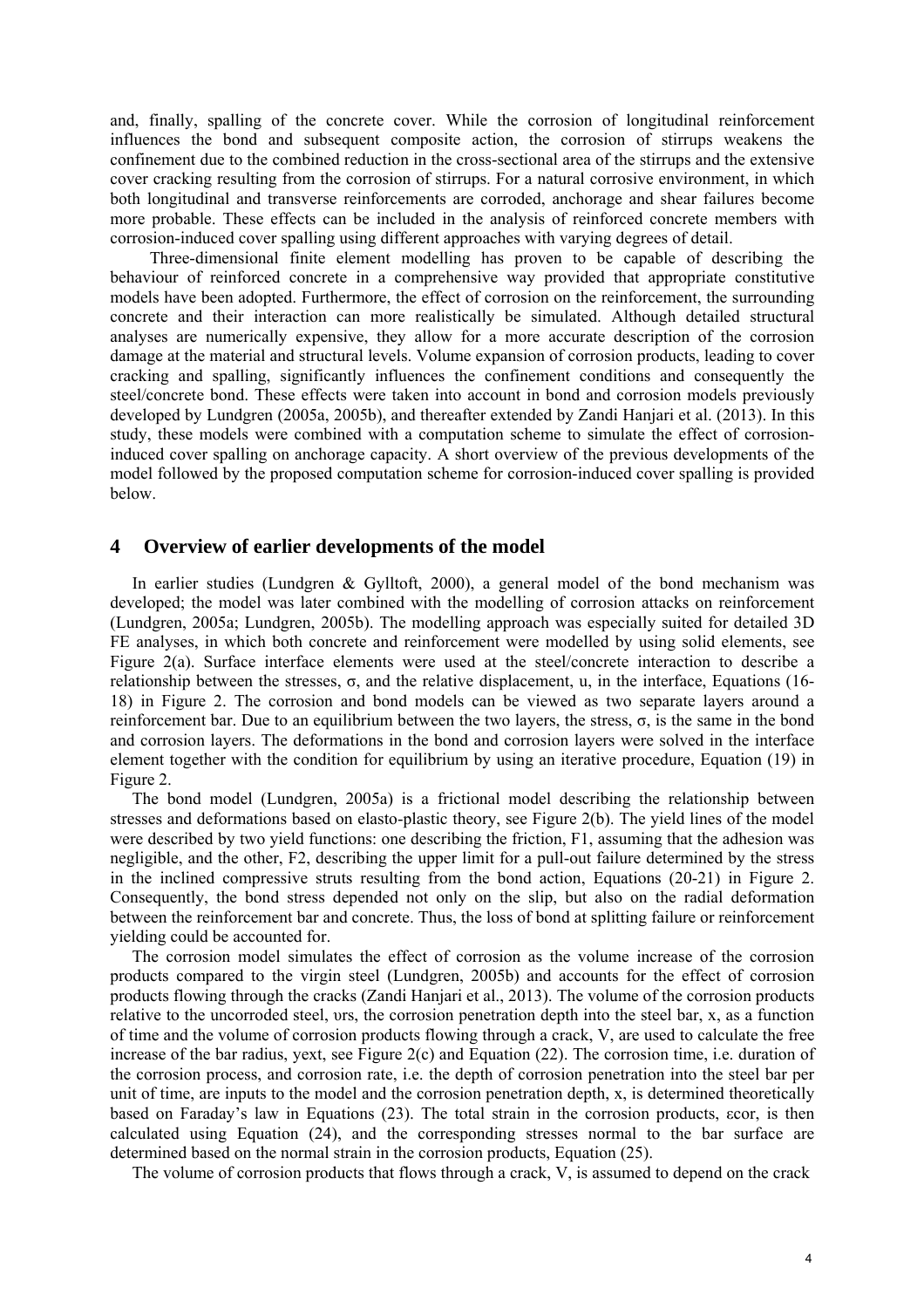

Figure 2. General overview of the model developments: (a) implementation of bond and corrosion layers (Lundgren, 2005a), (b) bond model in the bond layer (Lundgren, 2005a), (c) corrosion model in the corrosion layer (Zandi Hanjari *et al.*, 2013), and (d) rust flow model in the corrosion layer (Zandi Hanjari *et al.*, 2013).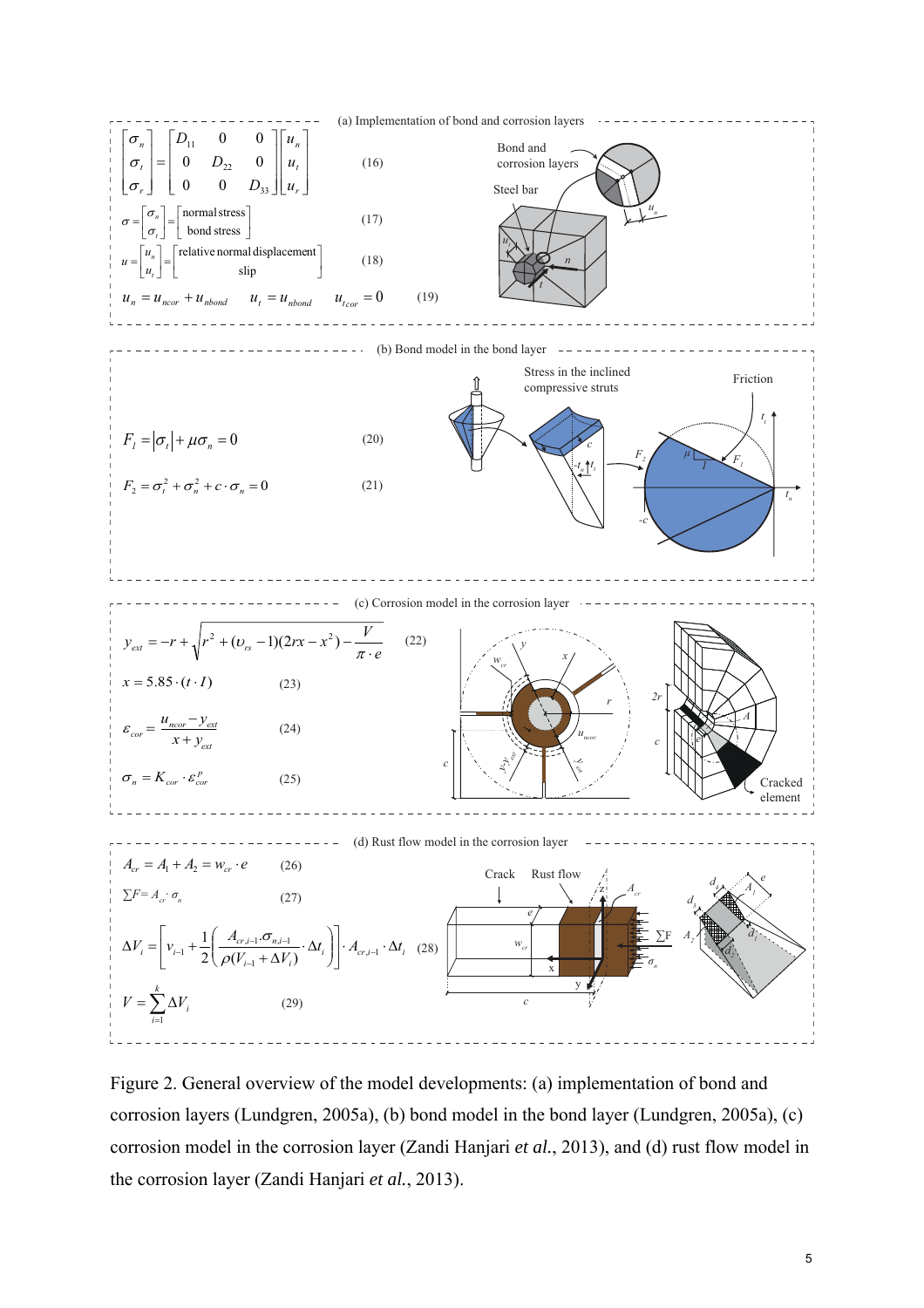width and normal stress in the corrosion products; see Figure  $2(d)$ . The crack width closest to the bar, wcr, is computed from the nodal displacements across the crack. It is assumed that the crack had a constant width of wcr along its depth. The cross-sectional area of the crack through which corrosion products flow is then calculated as in Equation (26). A one-dimensional flow based on a plug flow model, i.e. the constant velocity of the flow of the corrosion products along a crack, is applied to calculate the volume flow of corrosion products. The motion of the corrosion products is described by the Lagrangian formulation. The phenomenon is expressed as an ideal flow, i.e. the friction in the crack is assumed to be negligible. The motion of corrosion product particles is assumed to be driven by the normal stress in the corrosion products, σn; thus, the external force acting on the section area of the crack is calculated as in Equation (27). The amount of corrosion products transported across the section area of the crack is then computed in time steps in Equation (28), and the total volume flow of corrosion products, V, through a crack in Equation (29).

### **5 Computation scheme for corrosion-induced cover spalling**

Finite element analysis based on smeared crack formulations, including the rotating crack model, has difficulties in correctly representing geometrical discontinuity after the tensile softening of a finite element has been completed. This results in a too stiff response at cracking due to a spurious stress transfer, so-called stress locking, and spurious kinematic modes at spalling, so-called numerical instability, because of a violation of the displacement continuity assumption. A possibility of overcoming stress locking in the smeared crack approach would be to remove finite elements from the mesh as soon as their tensile softening had been completed (Rots, 1988). With this technique, a gap would propagate through the mesh behind the micro crack and the concrete at either side of the crack would be elastically unloaded (Rots, 1992). In this paper, a similar approach is adopted that allows for possible changes in the topology of the mesh as corrosion-induced cracks connect and form a delamination plane.

A computation scheme for a three-dimensional non-linear FE analysis is devised which comprises several calculation phases. Each load step is applied within one calculation phase. In each phase, a separate analysis is performed and the results from previous phases, typically stresses, are imposed as initial values. Between each phase, a new finite element mesh is adapted excluding the elements that have completed their tensile softening and those that belong to a delaminated part. However, these elements are excluded from the mesh only after a delamination plane has been formed; in this respect, the approach differs from that devised by Rots (1992), by leading to a more stable analysis with enormous savings in computing time. Therefore, the poor kinematic representation of the discontinuous displacement field around a delamination plane after full tensile softening has been successfully avoided. The computation scheme is outlined in Figure 3.

The examples provided in Figure 3 correspond to eccentric pull-out specimens who have the shape of beam-ends after inclined shear cracking (Coronelli et al., 2013; Zandi Hanjari et al., 2011a). The two specimens differ with respect to the amount of longitudinal reinforcement; one with no stirrups along the embedment length (Type I) and the other with four stirrups along the embedment length (Type II). A detailed finite element analysis of these specimens, based on the approach summarized in Section 4.3.1, has been presented by Zandi Hanjari et al. (2013). The analyses could only be carried out to a corrosion attack equivalent to rebar weight losses of around 10% and 15% for the specimens of Type I and II, respectively. These corrosion levels corresponded to extensive cover cracking, see Figures 3(g) and 5(h). For higher corrosion attacks, the cracks would connect and form a delamination plane and result in numerical instability in the analyses. However, the analyses with the proposed computation scheme could be continued with larger corrosion penetration depths to compute corrosion-induced cover spalling as shown in Figures 3(i) and 5(j). The overall cracking and spalling patterns depended on bar diameter, bar spacing and concrete cover as described by Du et al. (2013). The difference in the spalling pattern in the two types of specimens was related to the amount of confinement. The analysis can thus be used to study the anchorage capacity of corroded specimens with cover spalling; this is an important advantage when the proposed computation scheme is used. In general, this scheme can be used to simulate geometrical discontinuity at cracking or spalling in any given stress state, e.g. a splitting failure in a pull-out test. However, in this paper, the application of the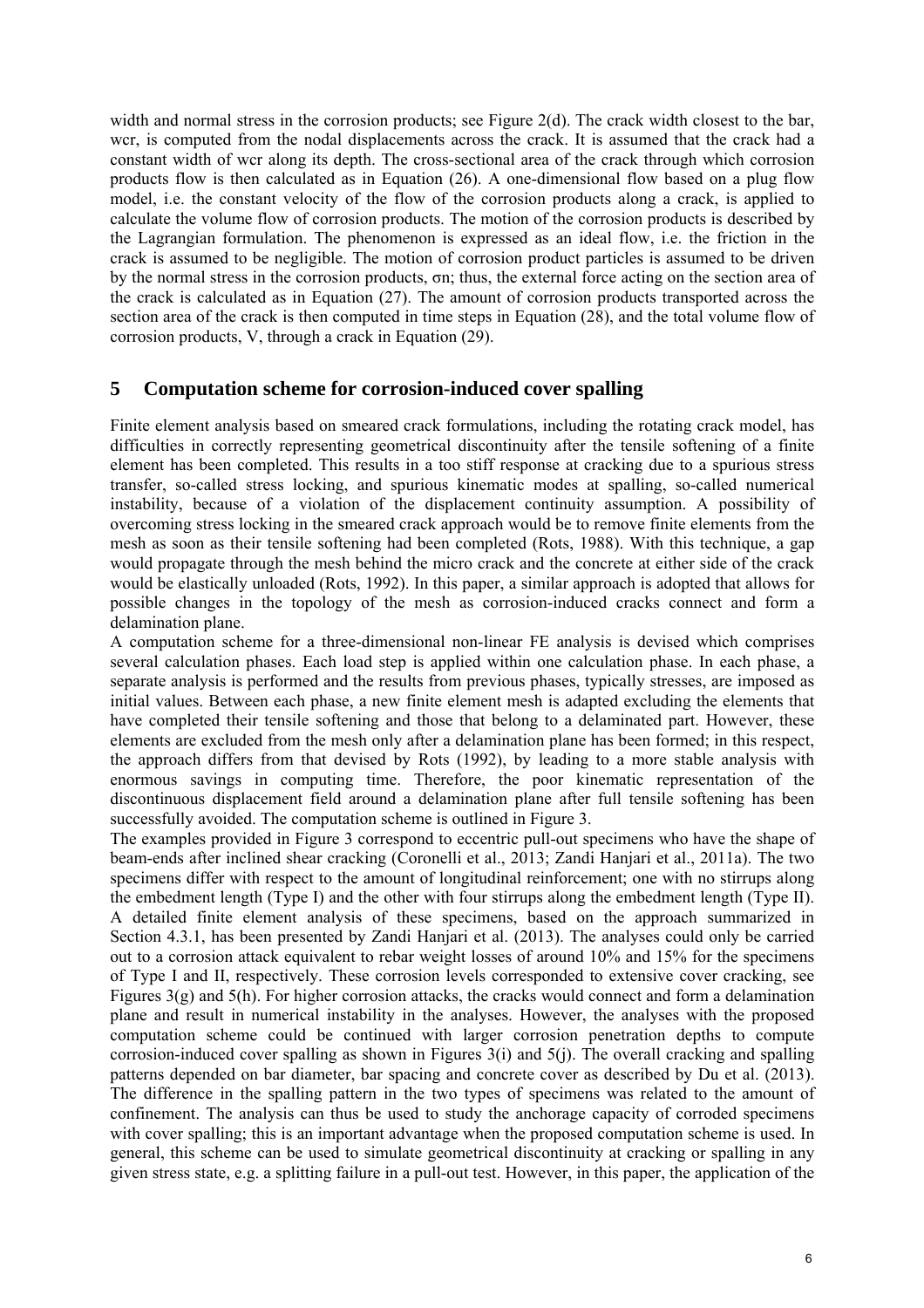computation scheme is only validated for corrosion-induced cover spalling. A drawback of using this approach is the prolonged computation time; therefore, it is recommended to use it in cases when the behaviour of concrete members is of concern at or beyond cover spalling.



Figure 3. Computation scheme to simulate corrosion-induced cover spalling, exemplified by eccentric pull-out specimens by Coronelli *et al.* (2013) and Zandi Hanjari *et al.* (2011a).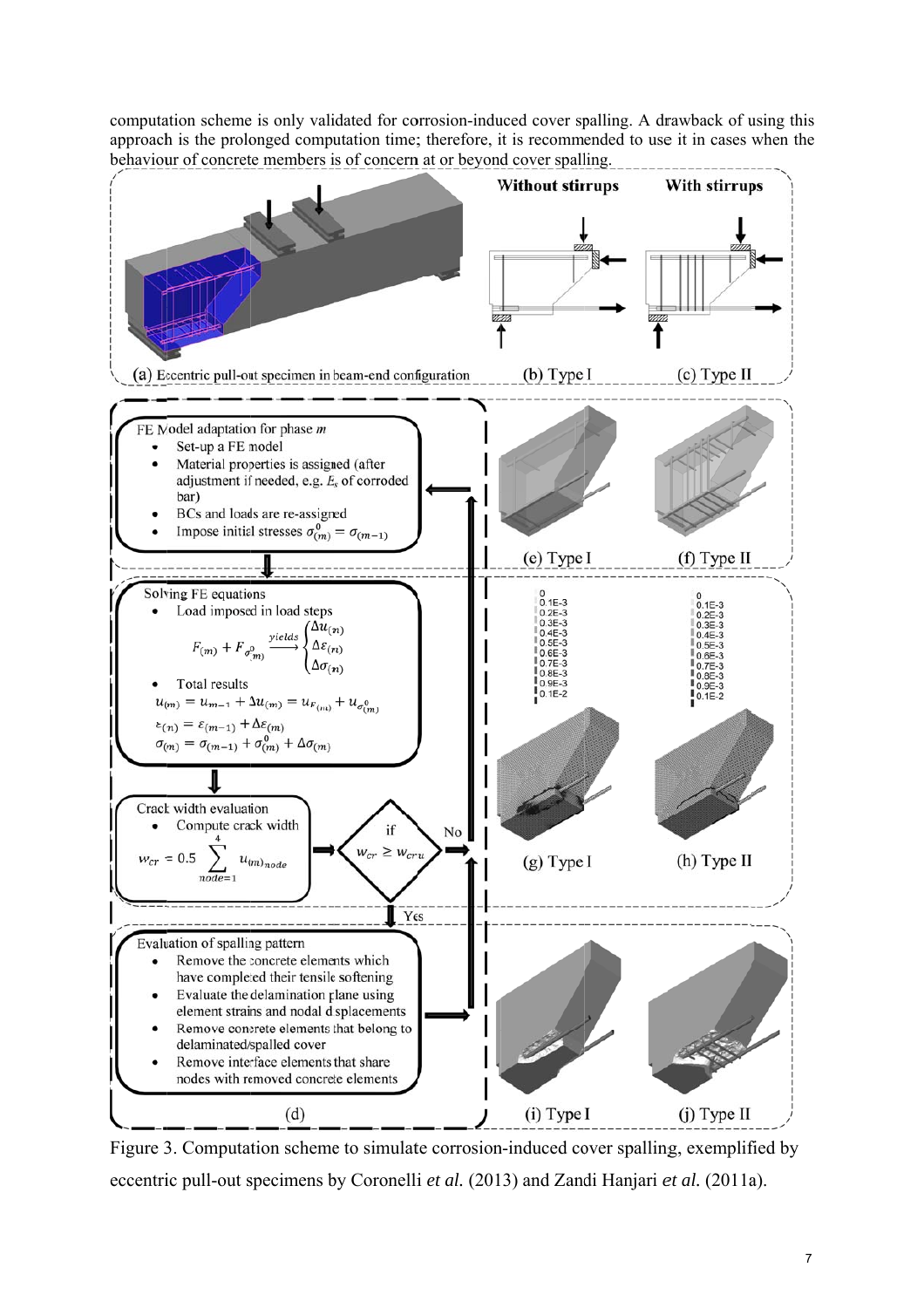### **6 3D FE analysis in common applications**

After validation with experiments, the 3D FE analysis was used to further investigate the influence of stirrup corrosion, the variation of corrosion distribution around a bar, and the induced stresses in stirrups caused by the corrosion of main bars. The eccentric pull-out specimens tested by Coronelli et al. (2013) and Zandi Hanjari et al. (2011a) were used for this purpose; the test specimens and set-up are shown in Figure 4. The reason for such a choice was because the behaviour of these specimens share some similarities with a beam-end region, e.g. the inclined strut is carried both on the anchored bar and the support region. Moreover, the eccentric pull-out specimens enabled studying the influence of uncorroded and corroded stirrups, as well as studying the behaviour of anchored bar at middle and corner positions.



Eccentric pull-out tests by Coronelli *et al.* (2013) and Zandi Hanjari *et al.* (2011a)

Figure 4. Test specimens and set-ups with all dimensions in mm.

#### *Influence of corrosion distribution around a bar*

A non-uniform distribution of corrosion around reinforcing bars is commonly seen in RC structures exposed to aggressive environments. This might be caused, for instance, by varying concrete covers for bars located in corner positions, variations in the surrounding environment, or direct access from the aggressive environment to a bar due to pre-existing cracks. On the other hand, measuring corrosion distributions using conventional measurement techniques, such as gravimetric methods, is challenging and not always practically possible. Thus, the influence of varying corrosion distributions around a bar on the bond strength was investigated using a 3D FE analysis of the eccentric pull-out specimens. Four corrosion distributions, namely full, three-quarter, half and one-quarter of the surface area of the bar, were analysed and the same corrosion weight loss was imposed in all cases.

The result of these 3D FE analyses in terms of normalized bond strength, as shown in Figure 5, indicates that the bond strength is only slightly influenced by corrosion distribution. The same observation holds true when the crack patterns, not shown here, were compared. This finding can be explained by the equilibrium between the bar and surrounding concrete which remains nearly the same independent of the pressure distribution around the bar. Accordingly, the same stress state is expected in the analysis of different corrosion distributions resulting in the same bond strength, whereas if the same corrosion penetration, instead of corrosion weight loss, were imposed on the bar with varying distributions, the resultant pressure would depend on the corrosion distribution, as would the stress state and bond strength. It should be noted that highly localized corrosion, concentrated over a much smaller surface area than a quarter of a bar circumference, may induce large and localized strains in the bar (known as a notch effect) for which the conclusion made for the four cases studied will no longer hold true.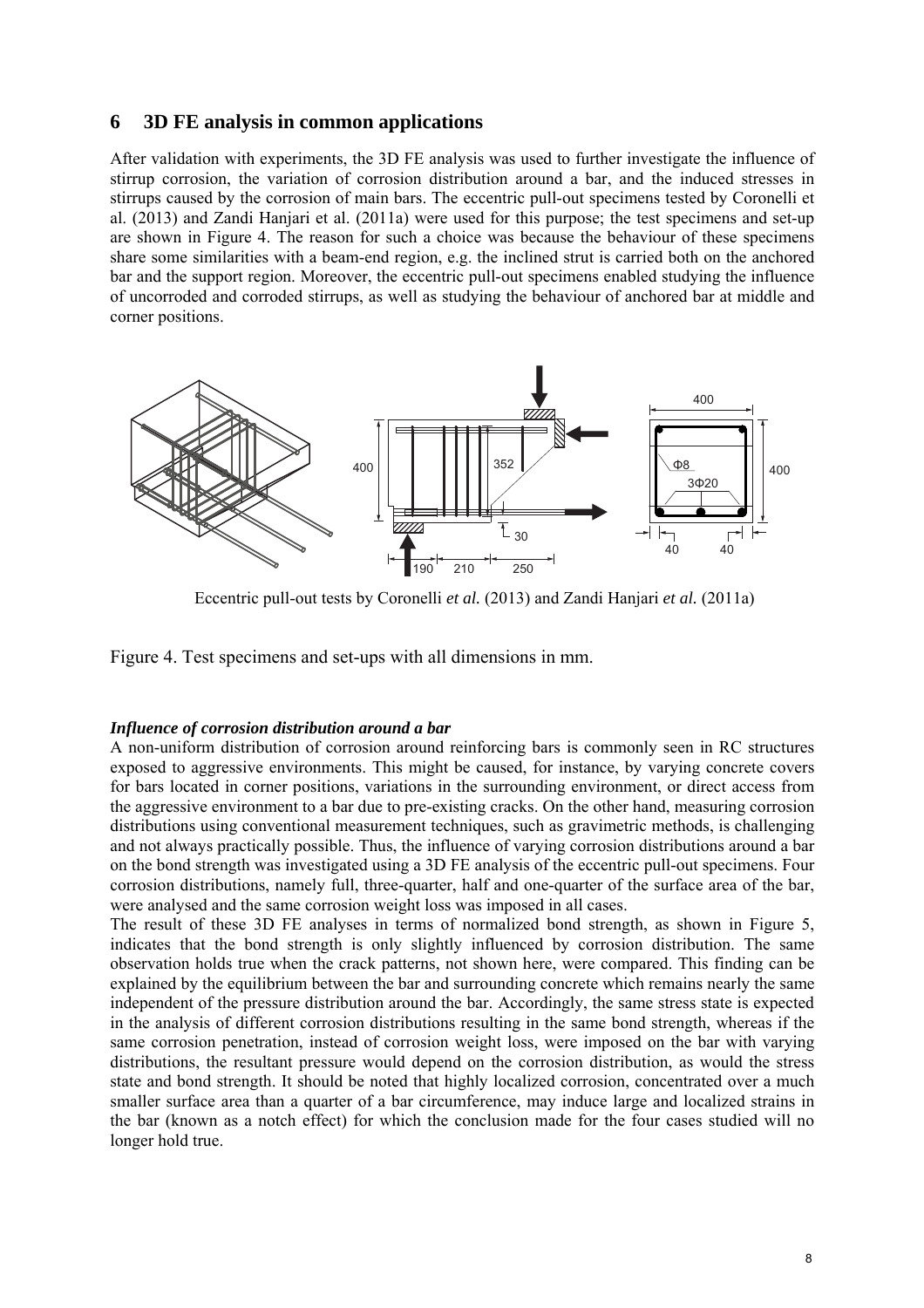

Figure 5. Influence of corrosion distribution around a bar on the bond strength, based on the 3D FE analysis of eccentric pull-out specimens by Coronelli *et al.* (2013) and Zandi Hanjari *et al.* (2011a). The black parts of the bars were subjected to corrosion.

#### *Effect of corrosion of stirrups on bond capacity*

A rather common approach in modelling the effect of corroded stirrups is to take into account the loss of the cross-sectional area. However, this does not account for the volume expansion of rust around the corroded stirrups, which may lead to cover cracking and spalling. Field investigations and laboratory tests have shown that cover delamination is more probable in areas with corroded stirrups, particularly when the stirrups are closely spaced (Higgins and Farrow III, 2006). Thus, the influence of corroded stirrups on bond strength was studied using a 3D FE analysis of the eccentric pull-out specimens. The analyses were carried out for specimens with no stirrups (Type I), with four uncorroded stirrups (Type II), and with four corroded stirrups (Type III) along the embedment length. The stirrups were modelled according to the same level of detail as the main bars, which allowed for a simulation of the effect of corroded stirrups. The same corrosion penetration was imposed on main bars and stirrups.

The results in terms of normalized bond strength, as shown in Figure 6, indicate that the corrosion of stirrups advances cracking and spalling and results in higher bond deterioration at the early stages of corrosion. However, when the cover is fully cracked or spalled off, the corrosion of the stirrups does not remarkably influence the bond capacity for higher levels of corrosion. This is because stirrups become the primary source of confinement after cover cracking or spalling. These observations seem to hold true regardless of whether a corner or middle bar is of concern, see Figures 6(a) and 6(b), respectively. It should be noted that a more pronounced difference in bond strength may be expected if the corrosion of stirrups would cause early yielding; however, this was not the case in the analyses presented. After all, the corrosion of stirrups is more likely to have a prominent influence in particular on the shear capacity of RC structures through a reduction in the sectional area of stirrups than on the anchorage capacity of main bar. Additionally, the induced stresses in stirrups as a result of the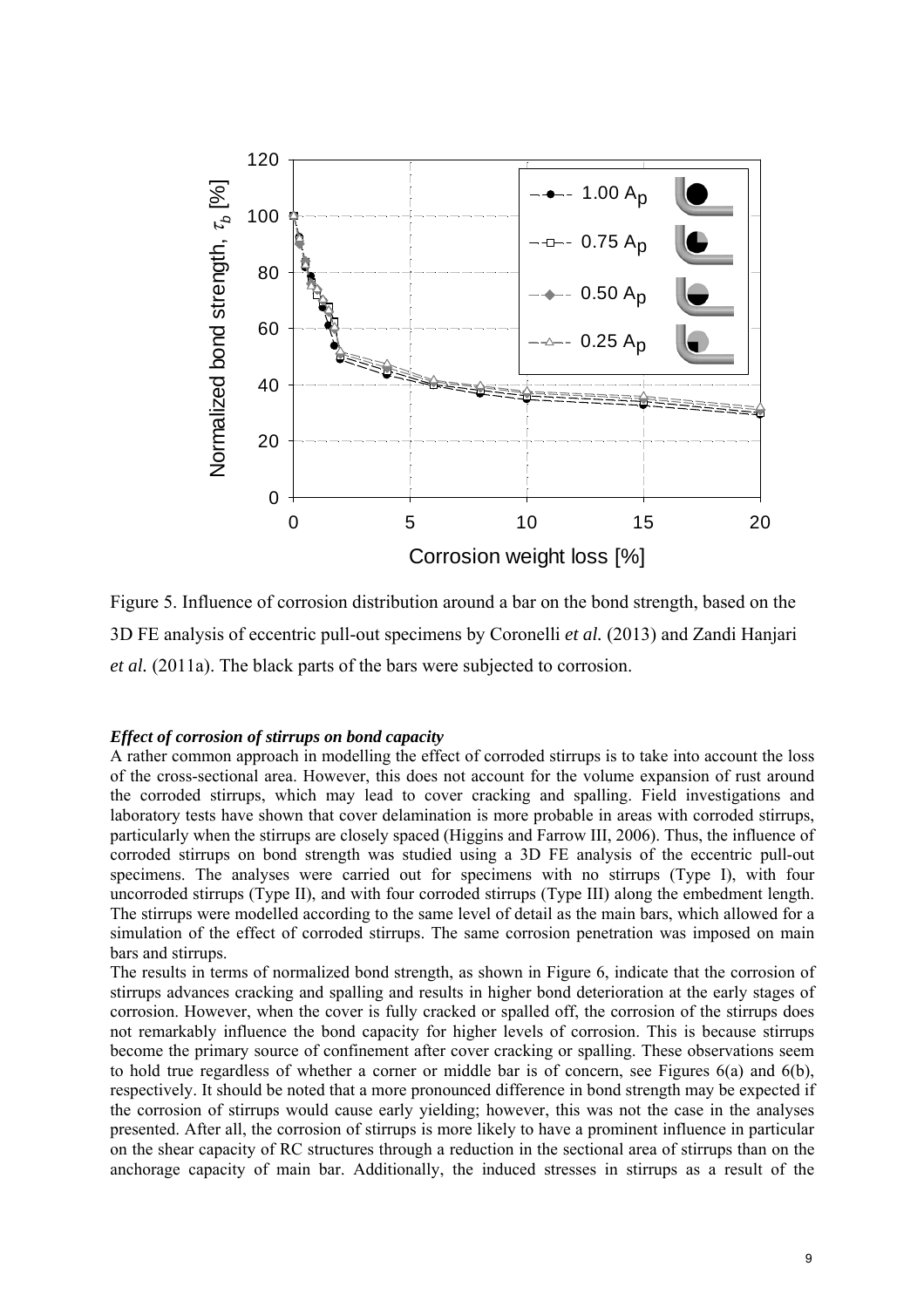corrosion in neighbouring bars, which is studied in the following section, may also influence the shear capacity of RC members.



Figure 6. Influence of corrosion of stirrups on bond strength, based on 3D FE analysis of eccentric pull-out specimens by Coronelli *et al.* (2013) and Zandi Hanjari *et al.* (2011a). The black parts of bars and stirrups were subjected to corrosion.

#### *Stress in stirrup due to corrosion in longitudinal bar*

The expansion that takes place around a corroded bar may result in not only splitting stresses in the surrounding concrete but may also cause tensile forces in neighbouring bars. If the magnitude of the stresses induced in the stirrups due to corrosion of adjacent bars were to become significant, there is a risk for a major reduction in the shear capacity of a corroded RC member. The effect of corrosion of main bars on stresses in a transverse reinforcement was studied using a 3D FE analysis of the eccentric pull-out specimens. The variation of stresses in stirrups due to 2, 5, 10 and 20% corrosion weight loss in the main bars is shown in Figure 7. The results are shown for two cross-sections, one with two corroding bars on the bottom, see Figure 7(a), and another with three corroding bars on the bottom and one corroding bar on the top of the concrete cross-section, see Figure 7(b).

The results show that stresses in a stirrup may reach as high as 80 MPa (approximately 15% of yield stress) when the main bars are subjected to 20% corrosion weight loss. However, these stresses rapidly diminish within a short distance from the corroded bar. Thus, the shear capacity of a corroded RC member may be influenced by the corrosion of main bars only if shear cracks come across stirrups at a location with high stresses. Moreover, it can be seen in Figure 7(b) that closely spaced corroded main bars may lead to high stresses over a greater stirrup length. On the other hand, 20% corrosion weight loss of a 20 mm main bar is equivalent to approximately 25% corrosion weight loss of an 8 mm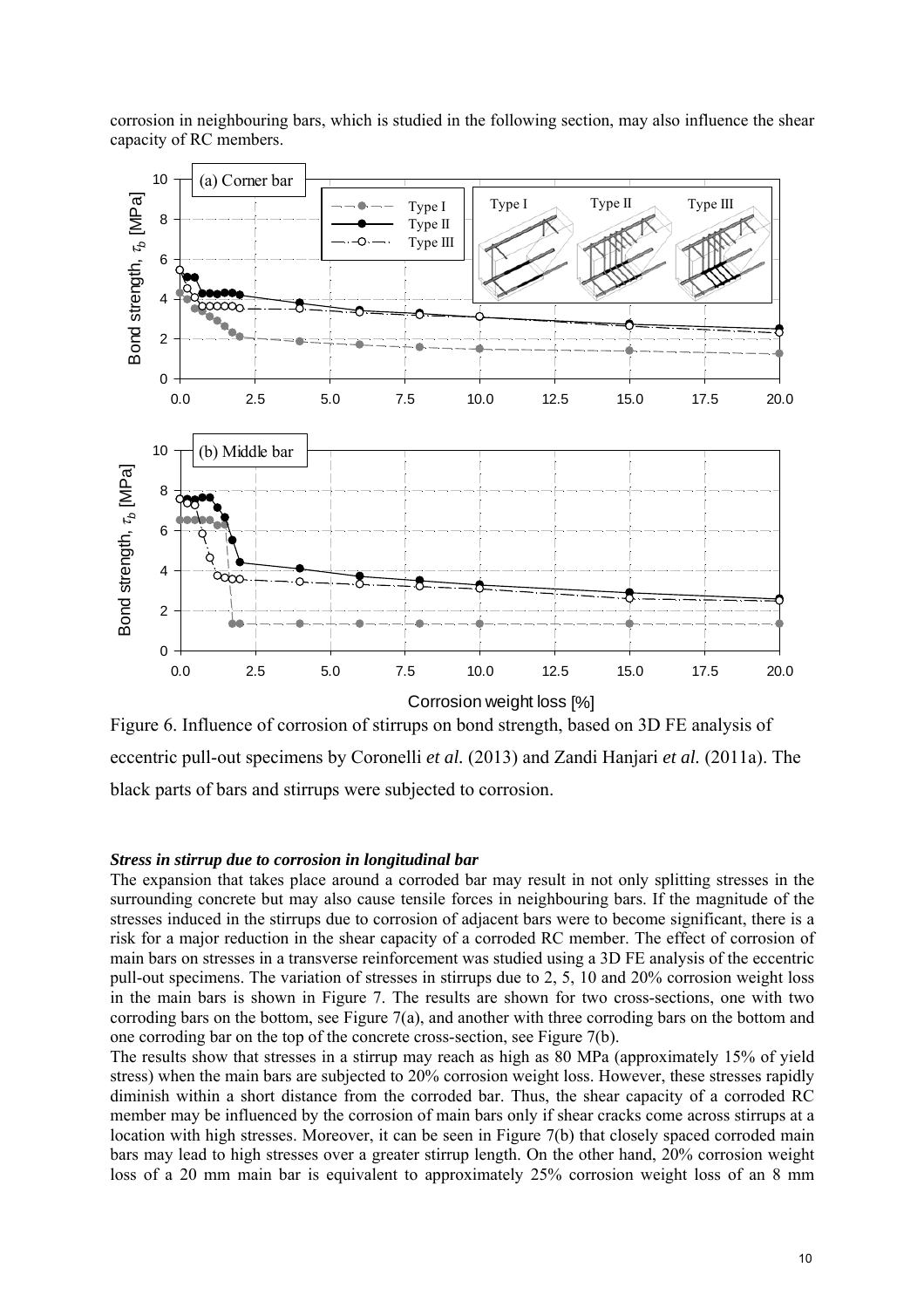stirrup, both corresponding to around 1000 μm corrosion penetration. Hence, if the stirrups were also to corrode, the reduction in cross-sectional area would have led to approximately 25% decrease in the stirrups yield force; this is in addition to the influence of corroded stirrups on early cover cracking and spalling which described in Section 6.2. Consequently, the corrosion of stirrups seems to influence the behaviour of an RC member more prominent than the induced stresses in stirrups due to the corrosion of main bars.

It was also observed that the stresses induced in stirrups because of the corrosion of several corroding bars located at varying distances can be estimated by superimposing the influence of each as long as the stresses induced remain below the yield stress within the elastic region. The stresses induced in stirrups are expected to grow with an increased diameter of main bar or a decreased diameter of stirrups. Nonetheless, it is unlikely for stirrups to yield because of the corrosion of main bars if conventional bar diameters for stirrups and main bars, as well as common reinforcement arrangement (spacing) were employed.

The shear capacity of beams with corroded stirrups was studied in an experimental program by Higgins and Farrow III (2006) in which stirrups were subjected to corrosion while the corrosion of the flexural reinforcements was prevented. Extensive cracking, partial delamination and staining were observed for sectional losses of stirrups of 12%, 20% and 40%; this finding agrees with the observation described in Section 6.2. These authors showed that when stirrups were subjected to corrosion, the spacing of the stirrups governed the extent of damage to the concrete cover. In regions with tightly spaced stirrups, the cover cracks from neighbouring stirrups interacted and caused larger areas of spalling and delamination. When stirrups were widely spaced, the damage to the concrete cover was more localized. Higgins and Farrow III also showed that when the stirrups were highly corroded, the capacity of the beams was reduced by up to 50%. It may be concluded that corrosion may influence the shear capacity of an RC member not only due to a reduction of the cross-sectional area of corroded stirrups, but also due to stresses in stirrups as the result of corrosion in the main bars. However, the influence of the corrosion of stirrups on shear capacity is expected to be much more pronounced than that of stirrup stresses induced due to corrosion of the main bar.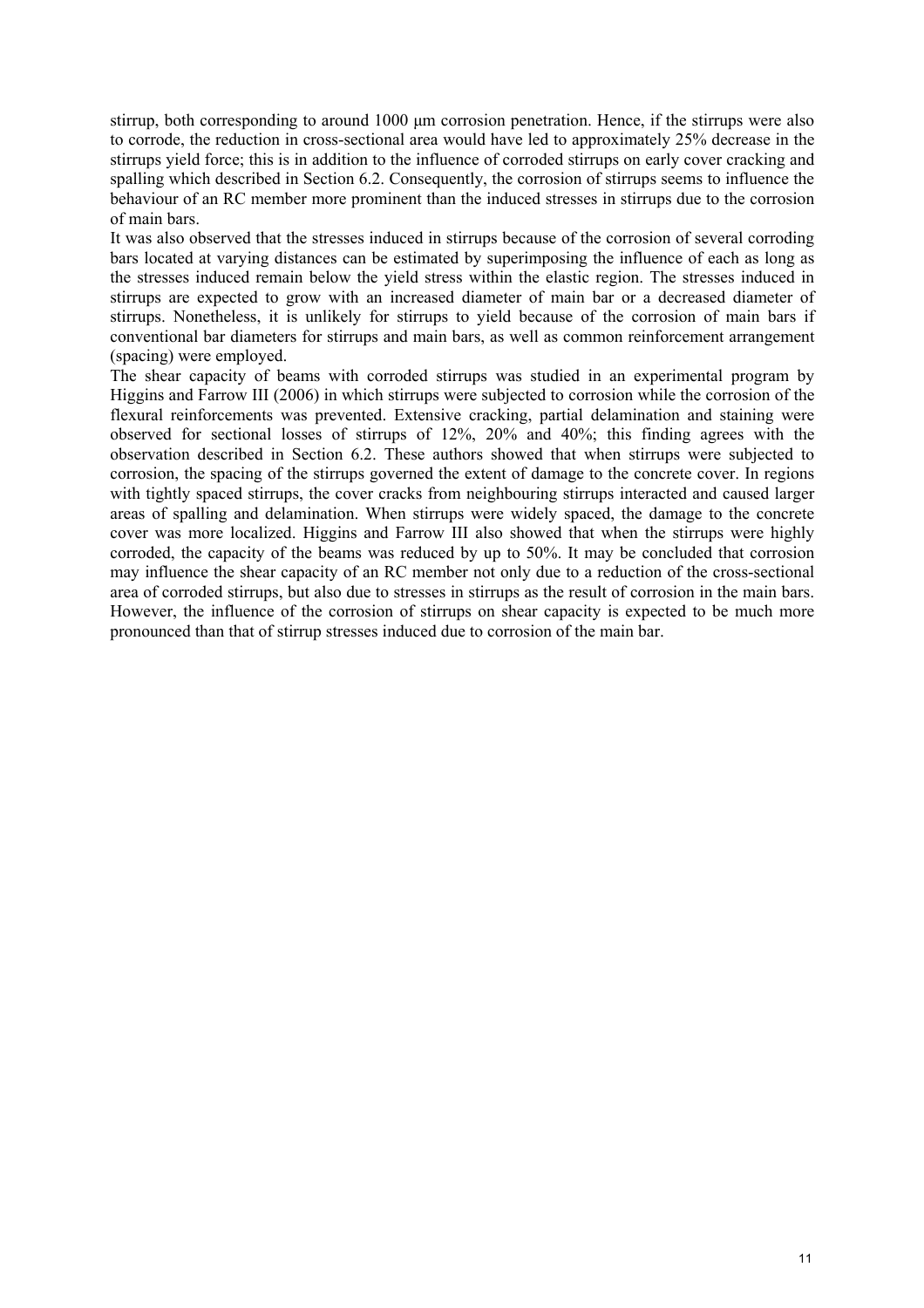

Figure 7. The influence of corrosion of main bar on the stresses in stirrups, based on 3D FE analysis of eccentric pull-out specimens by Coronelli *et al.* (2013) and Zandi Hanjari *et al.* (2011a). The black bars were subjected to corrosion.

# **7 Conclusion**

When RC structures are exposed to highly corrosive environments, the splitting stresses around corroded bars may lead to cover cracking and ultimately cover spalling, thereby altering the resistant mechanism in the cross-section; stirrups then become the primary source of confinement. The anchorage capacity of corroded RC structures is thus influenced by cover cracking, cover spalling, as well as by the corrosion of stirrups. The structural consequences of corrosion-induced cover spalling and corroded stirrups have been investigated in this paper. The following conclusions are drawn on the basis of this study:

- corrosion of stirrups advances the time to cracking and spalling, while bond strength is only slightly influenced by stirrup's corrosion after cover spalling,
- bond strength is not significantly influenced by a varied corrosion distribution around a bar, as long as the same corrosion weight loss is imposed at a given cross-section independently of the corrosion distribution, and that
- stresses in stirrups due to the corrosion of adjacent bars rapidly diminish within a short distance of the main bar and the magnitude of these stresses depends on the spacing of the main bar.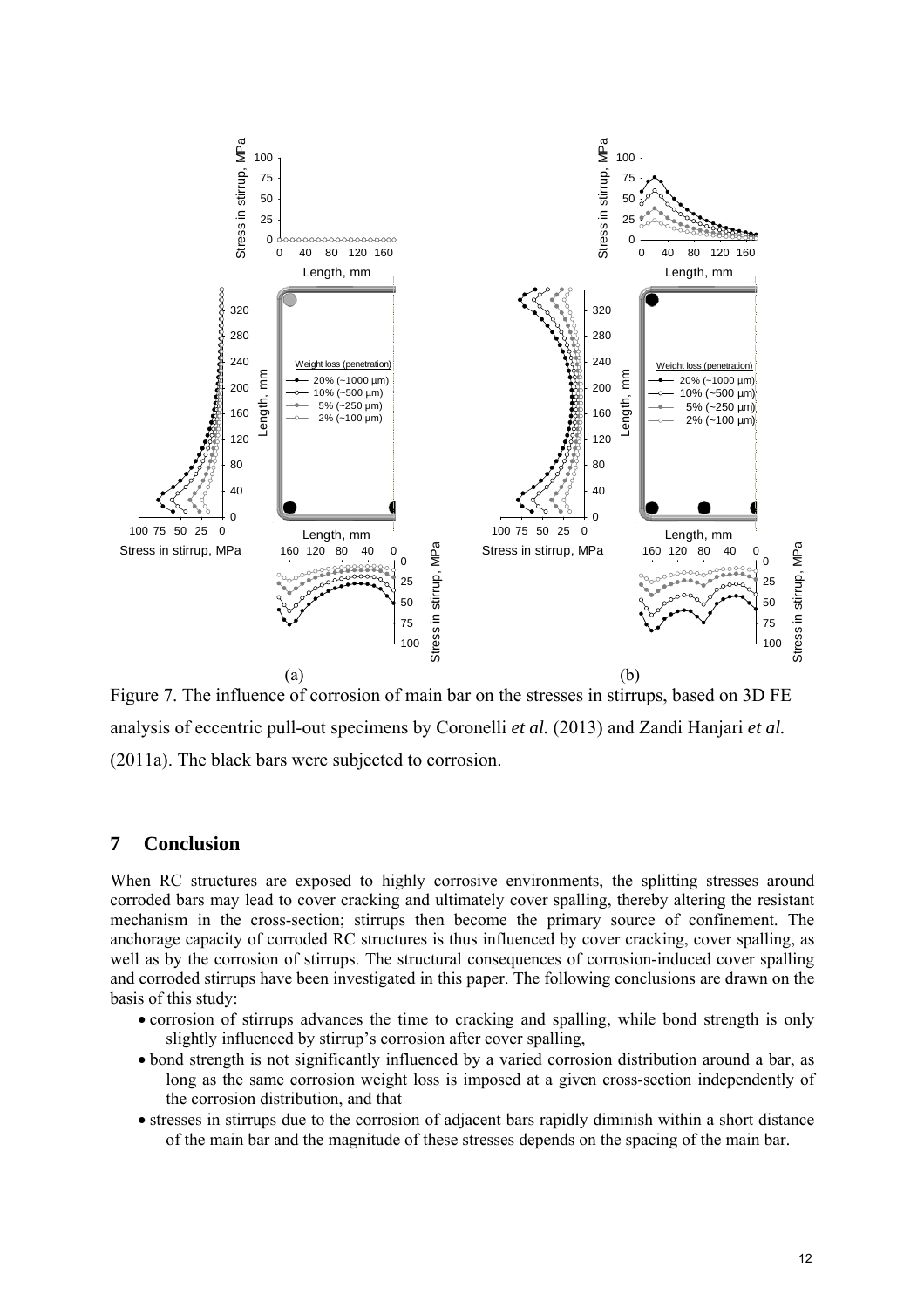### **References**

- Al-Sulaimani, G.J., Kaleemullah, M., Basunbul, I.A., & Rasheeduzzafar. (1990). Influence of corrosion and cracking on bond behavior and strength of reinforced concrete members. ACI Structural Journal, 87 (2), 220-231.
- Almusallam, A.A. (2001). Effect of degree of corrosion on the properties of reinforcing steel bars. Construction and Building Materials, 15 (8), 361-368.
- Almusallam, A.A., Algahtani, A.S., Aziz, A.R., Dakhil, F.H., & Rasheeduzzafar. (1996). Effect of reinforcement corrosion on flexural behavior of concrete slabs. Journal of Materials in Civil Engineering, 8 (3), 123-127.
- Andrade, C., Alonso, C., & Molina, F.J. (1993). Cover cracking as a function of bar corrosion 1. Experimental test. Materials and Structures, 26 (162), 453-464.
- Cabrera, J.G., & Ghoddoussi, P. (1992). The effect of reinforcement corrosion on the strength of the steel/concrete 'bond'. Bond in Concrete, Proceedings of an International Conference, Riga, Latvia,  $10-11-10-24$ .
- Cairns, J., Plizzari, G.A., Du, Y., Law, D.W., & Franzoni, C. (2005). Mechanical properties of corrosion-damaged reinforcement. ACI Materials Journal, 102 (4), 256-264.
- Cairns, J., & Zhao, Z. (1993). Behaviour of concrete beams with exposed reinforcement. Proceedings of the Institution of Civil Engineers, Structures and Buildings, 99 (2), 141-154.
- CEB. (1993). CEB-FIP Model Code 1990. Bulletin d'Information 213/214, Lausanne, Switzerland.
- CEB. (2013). CEB-FIP Model Code 2010. Fib Bulletin 55: Wilhelm Ernst & Sohn, Verlag für Architektur, Lausanne, Switzerland.
- Clark, L.A., & Saifullah, M. (1993). Effect of corrosion on reinforcement bond strength. In Forde, M. (Ed.), 5th International Conference on Structural Faults and Repairs. Edinburgh: Engineering Technical Press, 113-119.
- Coronelli, D., & Gambarova, P. (2004). Structural assessment of corroded reinforced concrete beams: Modeling guidelines. Journal of Structural Engineering, 130 (8), 1214.
- Coronelli, D., Zandi Hanjari, K., Lundgren, K., & Rossi, E. (2011). Severely corroded reinforced concrete with cover cracking: Part 1. Crack initiation and propagation. In Andrade, C. & Mancini, G. (Eds.), Modelling of Corroding Concrete Structures. 195-205.
- Coronelli, D., Zandi Hanjari, K., & Lundgren, K. (2013). Severely corroded RC with cover cracking. Journal of Structural Engineering–ASCE, 139 (2), 221-232.
- Du, Y.G. (2001). Effect of reinforcement corrosion on structural concrete ductility. Doctoral thesis, University of Birmingham, UK.
- Du, Y.G., Chan, A.H.C., Clark, L.A., Wang, X.T., Gurkalo, F., & Bartos, S. (2013). Finite element analysis of cracking and delamination of concrete beam due to steel corrosion. Engineering Structures, 56, 8-21.
- Du, Y.G., Clark, L.A., & Chan, A.H.C. (2005). Effect of corrosion on ductility of reinforcing bars. Magazine of Concrete Research, 57 (7), 407-419.
- International Federation for Structural Concrete (fib) Bulletin 10. (2000). Bond of Reinforcement in Concrete, state-of-art report. Fédération internationale du béton, prepared by Task Group Bond Models, Lausanne, 427 p.
- Higgins, C., & Farrow III, W.C. (2006). Tests of reinforced concrete beams with corrosion-damaged stirrups. ACI Structural Journal, 103 (1), 133-141.
- Lundgren, K. (2005a). Bond between ribbed bars and concrete. Part 1: Modified model. Magazine of Concrete Research, 57 (7), 371-382.
- Lundgren, K. (2005b). Bond between ribbed bars and concrete. Part 2: The effect of corrosion. Magazine of Concrete Research, 57 (7), 383-395.
- Lundgren, K. (2007). Effect of corrosion on the bond between steel and concrete: An overview. Magazine of Concrete Research, 59 (6), 447-461.
- Lundgren, K., & Gylltoft, K. (2000). A model for the bond between concrete and reinforcement. Magazine of Concrete Research, 52 (1), 53-63.
- Lundgren, K., Kettil, P., Zandi Hanjari, K., Schlune, H., & San Roman, A.S. (2012). Analytical model for the bond-slip behaviour of corroded ribbed reinforcement. Structure and Infrastructure Engineering, 8 (2), 157-169.